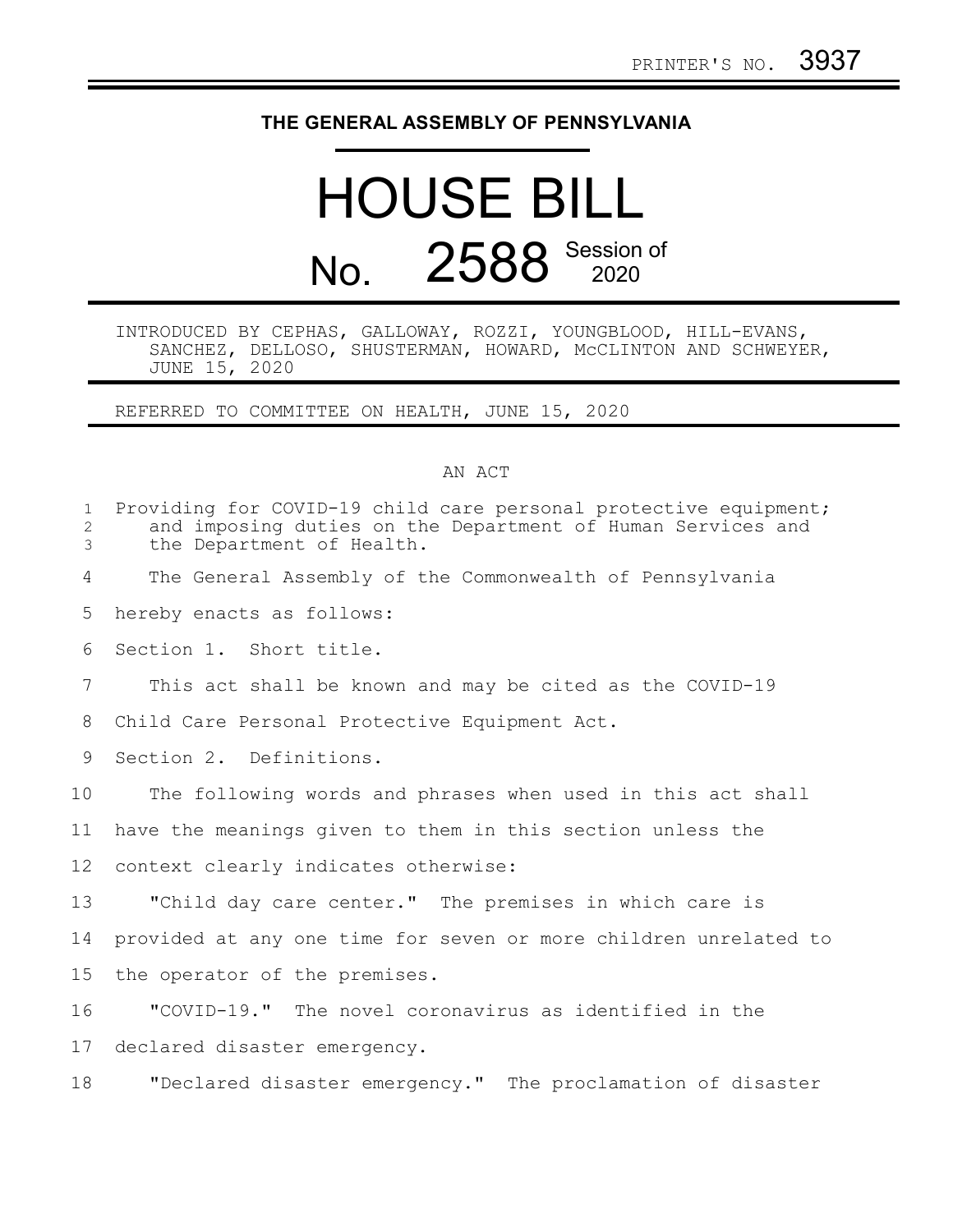emergency issued by the Governor on March 6, 2020, published at 50 Pa.B. 1644 (March 21, 2020), and any renewal of the state of disaster emergency. 1 2 3

"Department." The Department of Human Services of the Commonwealth. 4 5

"Facility." A child day care center, family child day care home or group child day care home. 6 7

"Family child day care home." A home, other than a child's own home, operated for profit or not-for-profit, in which care is provided for the child and at any one time to four, five or six children unrelated to the operator of the home. 8 9 10 11

"Group child day care home." The premises in which care is provided at one time for more than six but fewer than 16 older school-age level children or more than six but fewer than 13 children of another age level who are unrelated to the operator of the premises. The term includes a facility located in a residence or other premises. 12 13 14 15 16 17

"Personal protective equipment." Equipment worn to minimize exposure to hazards that cause serious injuries or illnesses. Section 3. Statewide minimum requirements. 18 19 20

(a) Authorization.--The department, in consultation with the Department of Health and in accordance with the Centers for Disease Control and Prevention guidelines, shall establish Statewide minimum requirements for a facility to safely operate during the COVID-19 pandemic and reduce the risk of transmission. 21 22 23 24 25 26

(b) Contents.--The requirements under this section shall include, but not be limited to, the following: 27 28

(1) The type of personal protective equipment to be worn. 29 30

20200HB2588PN3937 - 2 -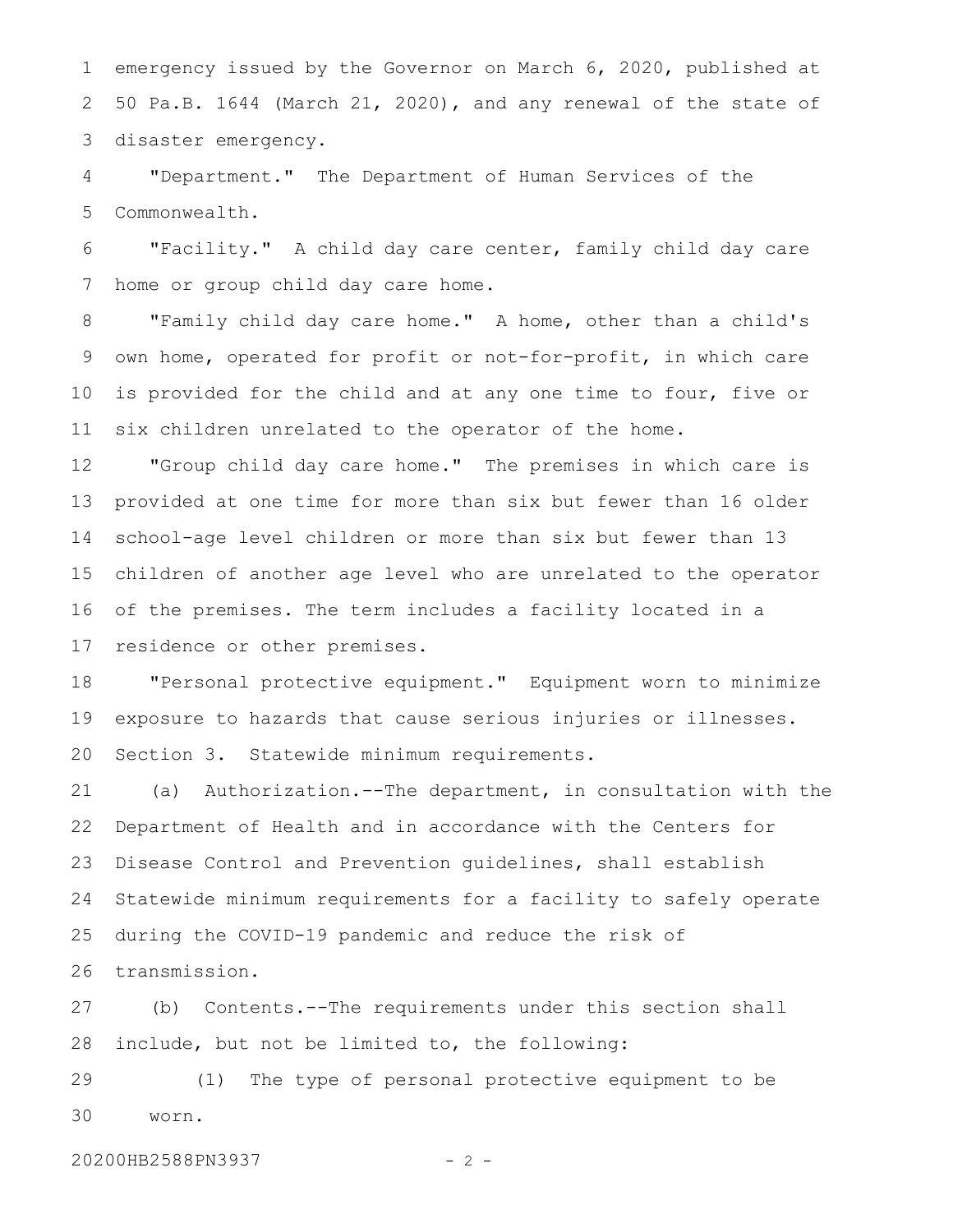(2) How and from where personal protective equipment shall be procured. 1 2

3

(3) Sanitation and personal hygiene measures.

(4) Any other requirements that reasonably serve to reduce the risk of transmission and comply with the Department of Health and Centers for Disease Control and Prevention guidelines. 4 5 6 7

(c) Adoption.--A facility operating in this Commonwealth shall adopt the requirements under this section. 8 9

Section 4. Inspections. 10

The department shall conduct in-person inspections to verify compliance with the requirements under section 3. 11 12

Section 5. Training. 13

The department shall develop and provide virtual training for a facility operating in this Commonwealth on the use of personal protective equipment in accordance with the requirements under section 3. 14 15 16 17

Section 6. Compliance. 18

A facility operating in this Commonwealth that violates the requirements under section 3 shall immediately suspend its operations and may not be permitted to continue its operations until the facility is compliant with the requirements under section 3. 19 20 21 22 23

Section 7. Rules and procedures. 24

The department may promulgate rules and procedures necessary to administer this act. 25 26

Section 8. Expiration. 27

This act shall expire upon the termination or expiration under 35 Pa.C.S. § 7301(c) (relating to general authority of Governor) of the declared disaster emergency. 28 29 30

20200HB2588PN3937 - 3 -